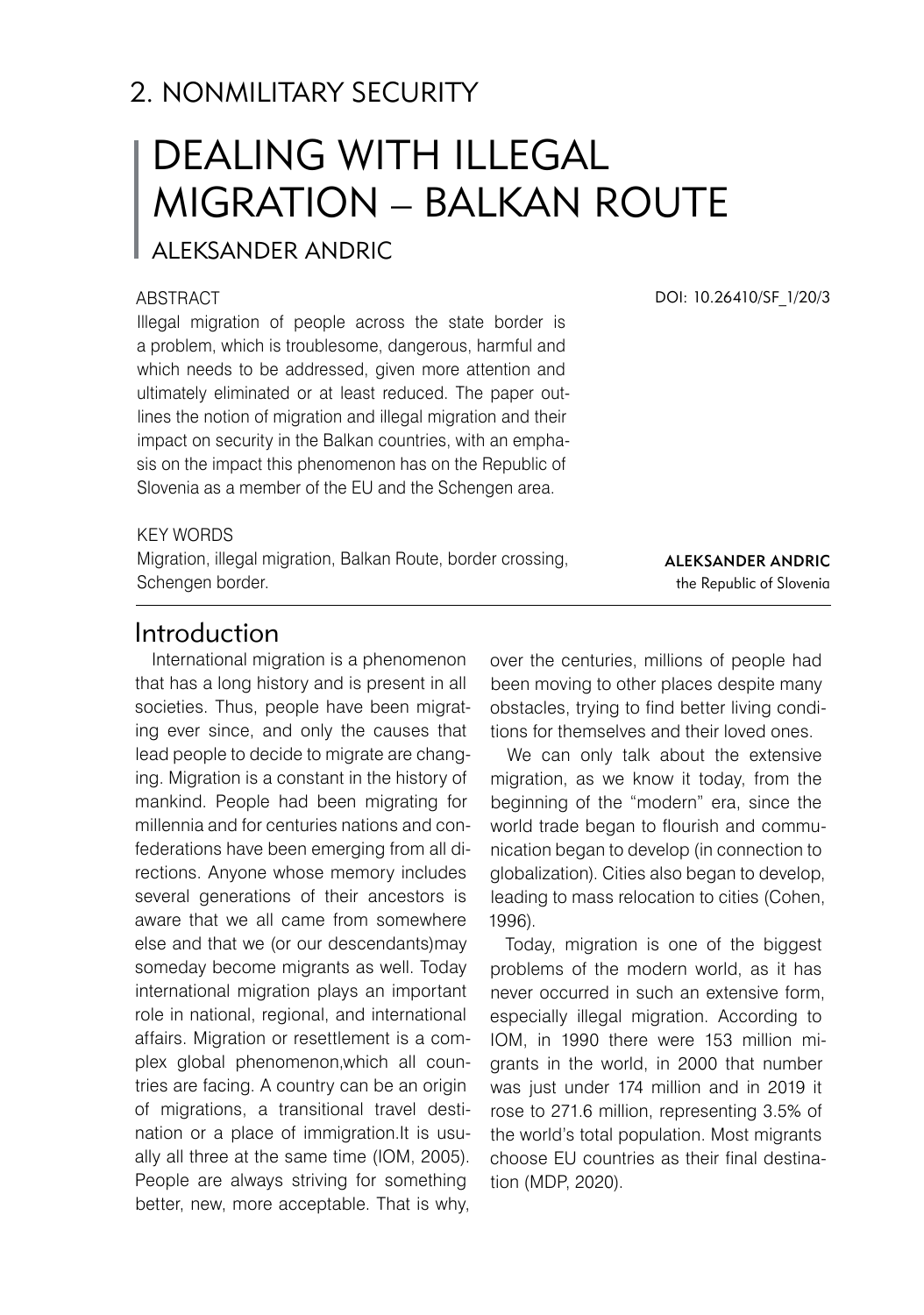Recent migration 'crises' raises important geopolitical issues. Who is the "migrant" to whom contemporary politics apply to?Furthermore, an examination ofthe usage of the terms "migrant" and "refugee" in different circumstances and for different purposes raises critical questions about mobility, citizenship, and the nation-state. Despite Europe's massive investment in advanced border controls, people are still coming to the shores of the continent under desperate circumstances. Europe's attempts at "protection" or"border protection" are unsuccessful, which politicians themselves are increasingly acknowledging – but more of the same responses are emerging again as an answer to the escalating "refugee crisis".

The mechanism and logic of the European 'border security model' need to be understood. The industry of border control has emerged on Europe's borders, which includes European defence contractors, security forces of EU member states, as well as numerous non-governmental groups. Whenever another "border crisis" occurs, this industry grows again and feeds on its apparent "failures". This vicious cycle can breakwhen policymakers begin curbing the border security economy they are based on - but the challenges are great.

## Who are Illegal Migrants?

The characteristics of the modern world in the age of globalization are: developed infrastructures and the development and accessibility of communication means that enable great mobility of people, capital, goods, and services. On the other hand, the modern world is also characterised by great differences between the developed and the underdeveloped world. This is why more and more people, in their desire for a better life, are choosing to move to other, more developed countries. They are

even ready to become illegal migrants to achieve their goals, although this brings considerable uncertainty (from the abuse by criminal organizations that organize illegal border crossings to the exploitation by the employers who have a better bargaining position when hiring illegal migrants). Migration is not only a feature of the modern world but has taken place throughout history and individual countries have even encouraged migration in the past. Restrictive migration policy is still used by developed countries today. However, to date, none of the developed countries has managed to use an effective tool to limit unwanted migration. The helplessness of developed countries regarding this issue is the reason that illegal migration is becoming one of the main problems addressed by their migration policies. The fundamental problem with migration (including illegal migration) is that there are many more people willing to move from poor countries than the rich countries could ever accept.

There is no generally accepted definition of illegal migration. From the destination countries´perspective, illegal migration regards entry, living and/or employmentin their country without the necessary authorization or documents required by migration regulations. From the sending country's' point of view, the illegal migration is manifested in cases where a person crosses an international border without a valid passport or travel document or fails to meet the administrative requirements for leaving the country. However, there is a tendency to limit the use of the term to cases of migrant smuggling and trafficking. The term illegal / not legal migration refers to the transfer of persons to a new place of residence that goes beyond the regulatory norms of the sending, transit and recipient countries.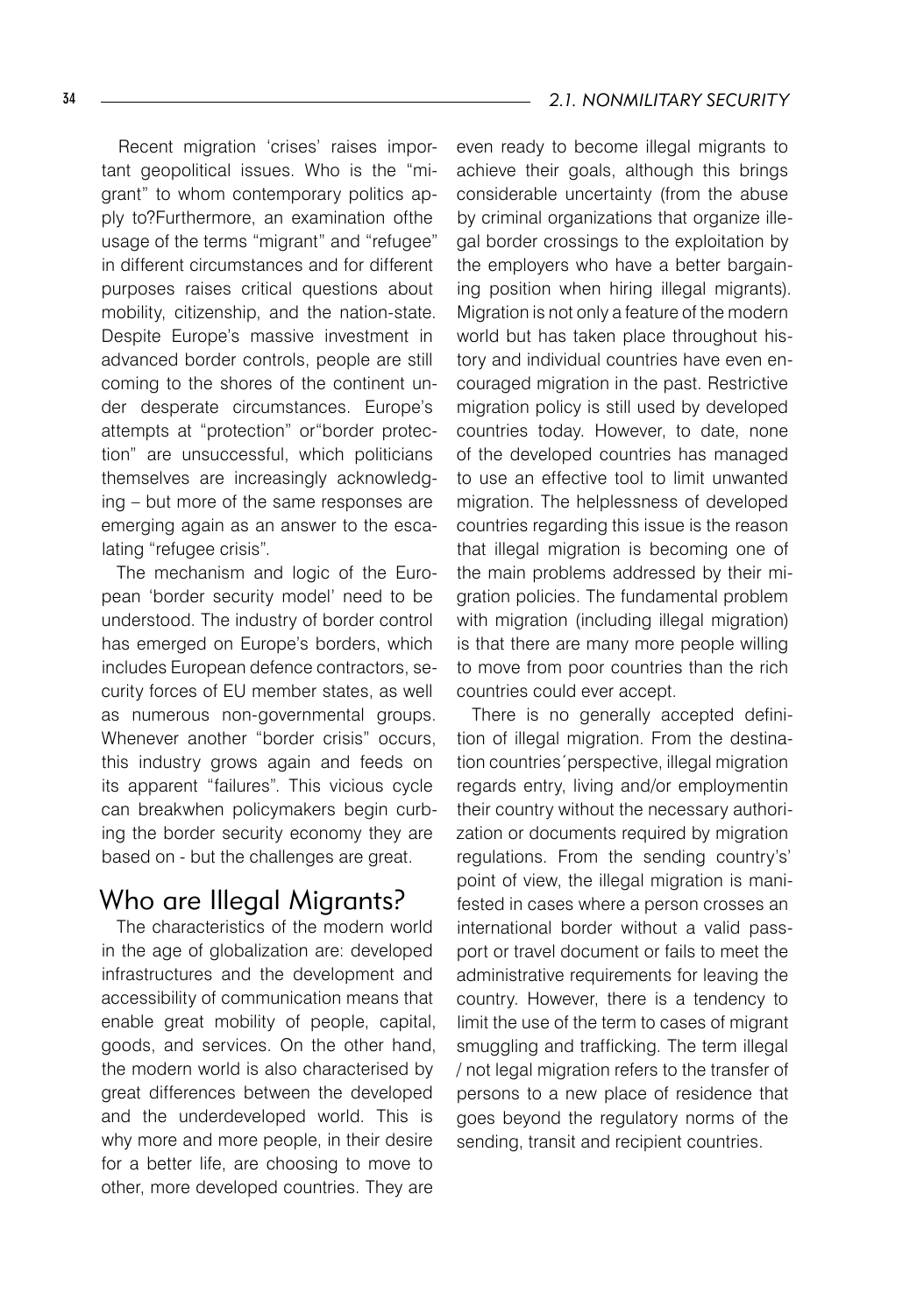While the term "illegal" or "undocumented" migration is used by the UN, the European Commission has long advocated the term "illegal immigration" and has lately referred to "illegal migration" (European Commission, 2016).

To avoid misunderstanding the European Union (EU) has adopted the definition of irregular migration. By EU definition: ˝In the global context, a person who, owing to irregular entry, breach of a condition of entry or expiry of their legal basis for entry and residing, lacks legal status in a transit or host country. In the EU context, a thirdcountry national present on the territory of a Schengen State who does not fulfil, or no longer fulfils, the entry conditions as set out in Regulation (EU) 2016/399 (Schengen Borders Code) or other conditions for entry, stay or residence in that EU Member State˝(European Commission, 2016).

The International Labour Organization (ILO) defined illegal migrations, in the Convention adopted in 1975, as those in which migrants in transit, on arrival, or at the time of their residence and employment, find themselves under conditions that define their status outside the international agreements or national regulations (ILO 1975). Definition of illegal migration (Convention No 143, adopted at the 1975 ILO Conference): Illegal migration is one where migrants violate international multilateral or bilateral instruments, agreements or national laws and regulations during migration, on arrival or during their stay and with employment (Tapinos, 1999, p. 229). This means thatnon-legal or illegal migrant is a person who does not meet the host country's requirements for entry, stay or pursuit of economic activity.

#### Migration, their Impact on National Security and EU Regulation

The term"migration", understood as population movement across the state border or within the country itself can be divided into emigration, immigration and illegal migration. The reasons may be economic, political, ecological and other (Bučar Ručman, 2014, p. 211-215).

The Resolution on the National Security Strategy of the Republic of Slovenia defines that "Illegal migration affects Slovenia primarily on account of the migration routes running across its territory. Since the mass migrations of 2015 and 2016, there has been constant pressure of illegal migration on the Slovenian part of the external inland Schengen border. The vast majority of migrants who apply for international protection in Slovenia leave Slovenia before the end of the procedure, indicating abuse of this institution. Secondary movements of asylum seekers thus flow mainly from Slovenia to other EU countries. The systematic abuse of the international protection system has been detected on the Balkan Route, on other migration routes, and throughout the EU. This security threat is given further significance on account of its connection to organized crime and terrorism. The Balkan Route of illegal migration also remains interesting because of the return of potential 'foreign fighters' from the battlefields of the Middle East, and other members of various terrorist organizations who wish to enter the territory of the EU" (MoD, 2019 p. 24.).

The resolution emphasizes that "The pressure on the Republic of Slovenia caused by the flow of illegal migration is greatly determined by the socio-economic and political-security situation in the world and the region. The wide scope of the illegal or mass migration may pose a general threat to the safety and well-being of Slovenia's inhabitants, and a significant burden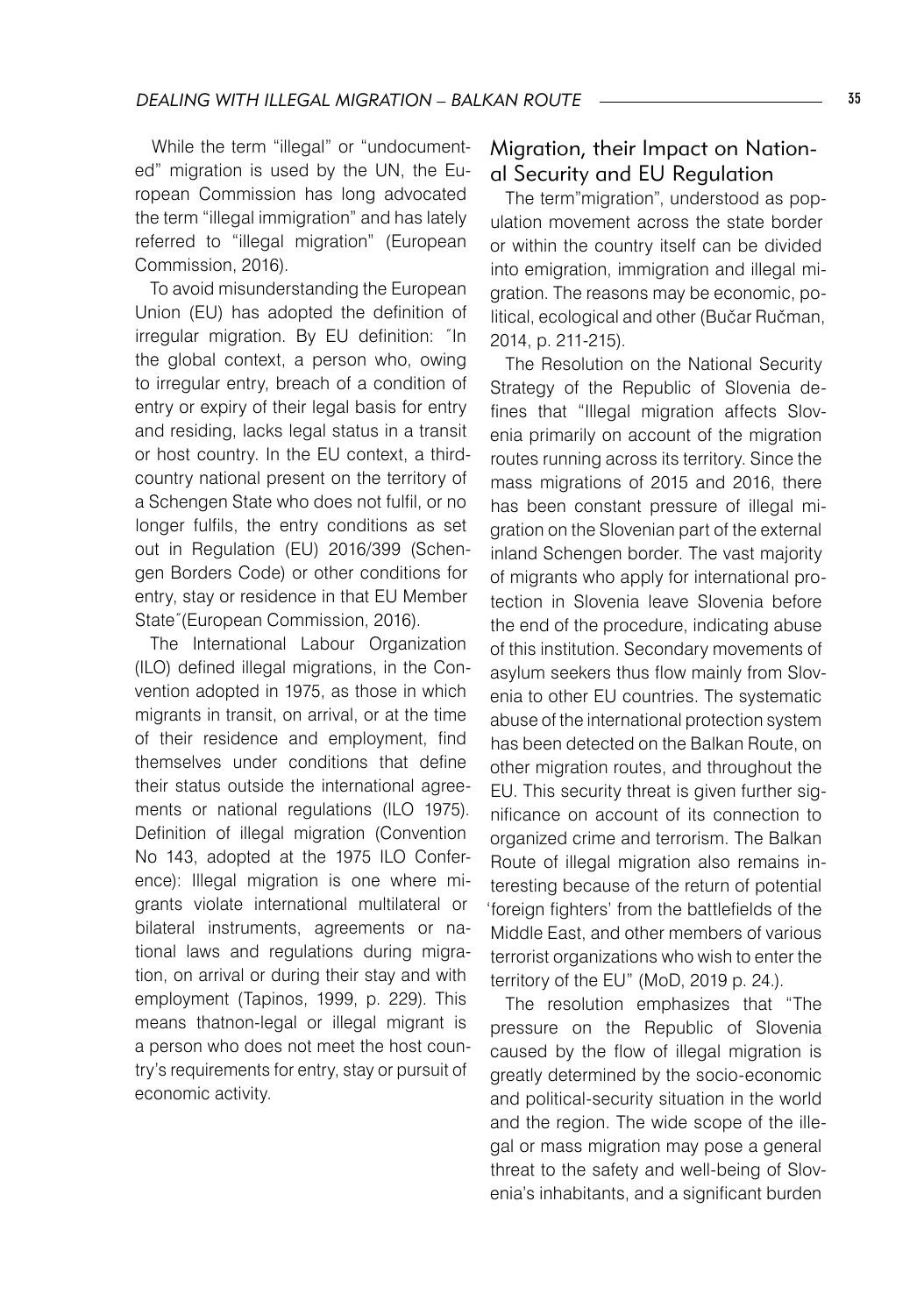on the entire Slovenian national security system. Increased migration pressure on Slovenia and the wider environment may also have an indirect effect on the development of extremism, the deterioration of the security situation, and on foreign and domestic policies" (MoD, 2019p. 24.).

Different measures have been taken by the EU Member States to reduce the obstacles to the proper functioning of the asylum (international protection) system and to effectively deal with the increased number of asylum applications. One measure was the adoption of a list of "safe third countries of origin" and an accelerated asylum procedure for those applicants who came from these countries. To this end, some Member States have also adapted their return policy and eligibility for admission to a Member State.On the other hand, due to internal political tensions, EU countries had also begun to tighten conditions for acquiring a refugee status or asylum, as they have introduced the ˝safe country rule˝. With this rule asylum applications are rejected if the person is coming from a country that the EU determined as safe.

All these limitations of legal migrations and restrictions of the possibilities for entry into a country have opened the way to illegal migration, which also entails side effects such as the rise of organized crime and the rise of human trafficking, illegal work, prostitution, etc.

The "Schengen Agreement" was signed by the governments of Germany, the Netherlands, France, Belgium and Luxembourg on June 14<sup>th</sup> 1985 in the Luxembourg city of Schengen,to abolishcontrols at their common borders. Since the original agreement was signed 25 EU countries and Switzerland have joined the Schengen area.

Under the Schengen Code, external borders can be crossed at border crossings and during fixed working hours (REGULA- TION (EU) 2016/399, article 5). The control of the external Schengen border is in the interest of all Member States, even if it is carried out by a Member State at the external border, as this will allow the removal of internal borders and thus the free movement of people. Border surveillance should help combat illegal migration and prevent any threats to Member States' internal security, public order, public health and international relations (REGULATION (EU) 2016/399, preamble 7). A national of another country who arrives at a border crossing point and wishes to enter the EU territory, but does not fulfil all the conditions for entry, shall be refused entry unless he/she exercises the right to international protection or qualifies for a visa at the border crossing point. This is without prejudice to the application of specific provisions relating to the right of asylum and international protection or the issuance of a long-stay visa (REGULATION (EU) 2016/399, article 14).

International migration will certainly affect all countries, whether they are immigrant, emigrant or both (Castles and Miller, 1998, p. 4). This means that migration has a major impact on the countries of origin of migrants, and these impacts are not only negative, as migrants return part of their earnings to their home country, which provides at least minimal economic stability. Also, the impacts of migration are not only negative for the destination countriesof migrants, as they usually change the demographic picture of the country. It should also be known that migrants not only do jobs that the native population does not want because they are dirty, dangerous and poorly paid but also work in professions for which there is not enough qualified staff in the receiving country. So-called migrant quotas determine the number of foreigners who will receive work permits or citizenship (Castles and Miller 2009, p. 114).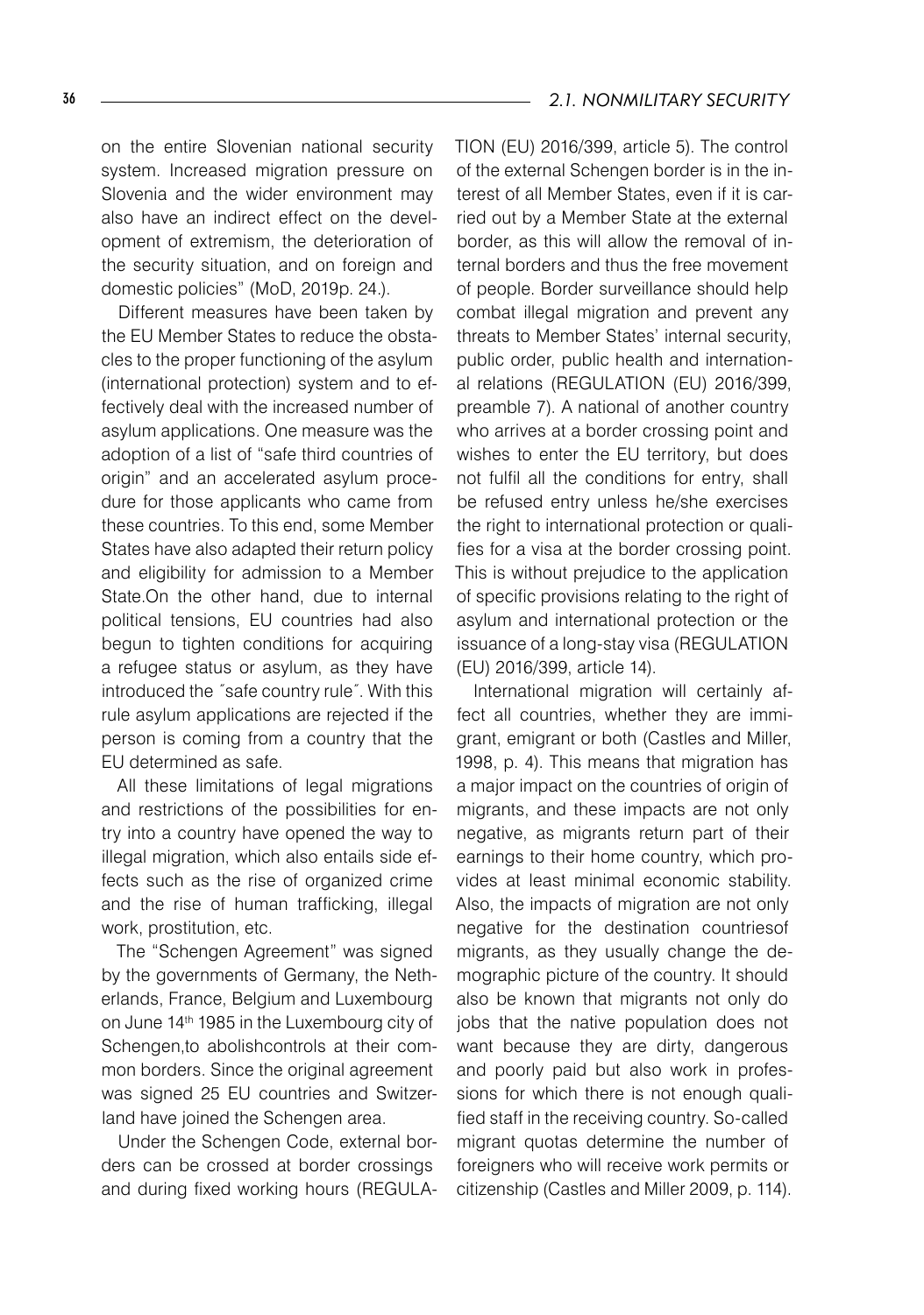From this, we canconclude that the countries with the biggest migration problems are transit countries where the smuggling of people and drugs occurs and the number of crime increases, while the state has only the costs of combating such activities.

In 2014-2016 EU Member States faced an unexpected increase in migration flows into the EU. The number of asylum applications was increasingfrom 443,015 in 2013 to 1,320,000 in 2015 and then started to decrease (1,260,000 in 2016). The increase in the number of applications was not the same across the EU. The largest number of applications was detected in Germany, Sweden, Italy, Hungary, France, Austria, the United Kingdom, the Netherlands and Belgium. Some of the members-only noticed the impact of the increased number of applications in a later period, more so as a result of secondary movements of asylum seekers who had recourse to another MemberState because of an unfavourable application and resubmitted an application there. The increased number of applications has put enormous pressure on national asylum systems, which have failed to respond in a timely and effective manner. The Joint Report "Changing the flow of asylum seekers 2014-2016" analyses the different types of measures (efficiency of national asylum systems, availability of registry centres capacity, integration programs, preparedness and efficiency of the local community, etc.) implemented by the EU member statesto mitigate and appropriately target the increased number of migrants and asylum applications in their territory (EMN, 2018).

In 2018the EU denied entry to more non-EU citizens than in 2017, with fewer illegal migrants found within EU borders. In 2018, the EU denied entry to 471,000 people outside the EU, 7% more than in 2017 (439,500). At the same time, 478,000 people were deported from the EU, which

is 7% less (478,000) than in 2017 (516,000). At the same time, the number of illegal non-EU nationals decreased by 3% (601,500 in 2018 compared to 618,800 in 2017). Their number has fallen sharply since 2015 when 2,154,700 non-nationals were staying illegally in the EU. In 2018 68% of EU, illegal migrants resided in Germany, France, Greece and Spain. Germany was estimated to have the largest number of illegal migrants (134,100) from non-EU countries, 105,900 were residing in France and 93,400 in Spain (Euronews, 2019).

# Impacts of Illegal Migration on the National Security of Slovenia

Due to its geographical location, Slovenia has been and will continue to be an important part of the so-called Balkan Route, through which transport of illegal goods is organized. First,it enters Slovenia and then it continues its path to other EU countries by various modes of transport. Organized crime also plays an important role in this as these routes are used for the supply of various illegal goods, illicit drugs, weapons, andhuman trafficking.

Migration policy design is a sensitive issue everywhere in the world. The reason this policy is needed is the extremely complex phenomenon of migration: from refugees, migrants, seasonal workers and illegal migrants, to organized international crime. At the same time migration poses a challenge in an economic and humanitarian aspect, security and defence policy. Slovenia adopted the "Resolution on Immigration Policy of the Republic of Slovenia (ReIPRS)" (National Assembly RS. 1999). It aims to determine the positions and directions of the country's immigration policy, which will contribute to the well-being of the population, social development, health protection, security and peace.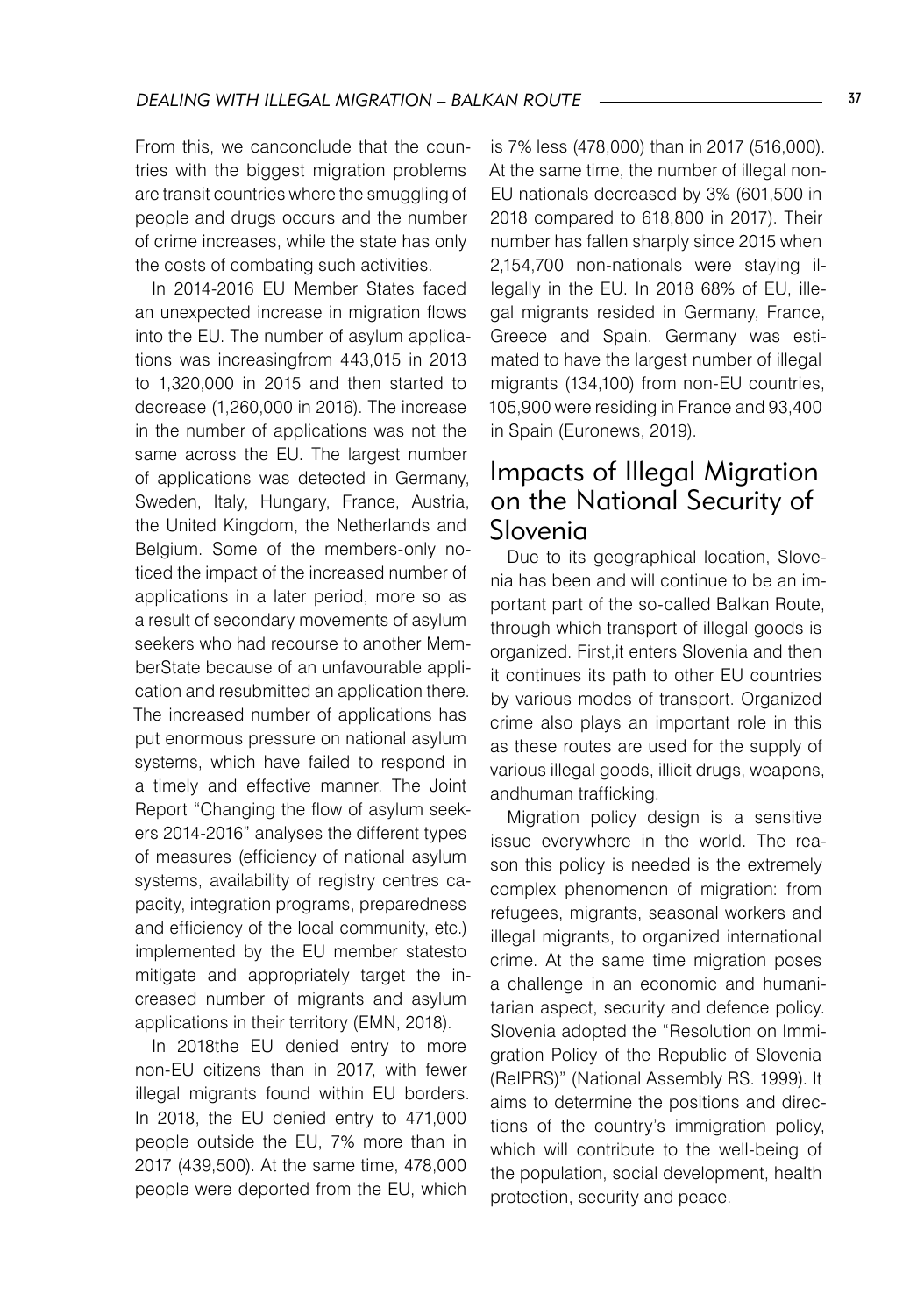Slovenia emphasizes in the ReIPRS (based on its own experience from the events in the Balkans) that armed conflicts and low-intensity conflicts in crisis areas pose a threat to international peace and security. This has a direct effect on the broader regional and global stability, development, migration flows, and the creation of safe havens for the terrorist groups, violent extremism, and organized crime. The resolution also clearly states that Slovenian national security is strongly affected by the uncompleted post-conflict transition of the Western Balkans. This can be noticed in a greater likelihood of non- military sources of threat, such as organized crime, corruption, illegal migration, human, arms and drugs trafficking, terrorism and violent extremism(MoD, 2019 p. 18).

Slovenia's entry into EU and consequently into the Schengen area did not change the migration routes much, but what it did change was the thinking process of migrants. Slovenia became largely a destination country because it is part of the EU, which is, after all, the goal of migrants: entry into the EU and the enjoyment of the social rights it offers.

Slovenia is a transit country for illegal migrants from Eastern Europe and the African area since their destination countries are primarily the richer countries of the EU. For migrants from the territory of the former Yugoslav republics, Slovenia is also one of the destination countries (Cinac, 2006).

In the last decade, Slovenia has also been dealing with a significant increase in the number of illegal migrants, which can be explained by its geographical position, as it lies at the crossroads of migration routes. On the other hand, Slovenia is also interesting as a destination country because of the increase in its economic development as a member of the EUand therefore requires more migration policies. In 2019 police activity in the field of organized crime and terrorism-related crime focused primarily on the detection and investigation of organized forms of cross-border crime, the origin of which is mainly or related to South-eastern Europe and the Western Balkans. Organized crime accounted for 48.1% of the criminal offences of prohibited crossings of the border or territory of the country (Slovenian Police Department. 2019ba).

Due to its geographical location,Slovenia faces threats to national security in the context of illegal migration, organized crime, human and weapons trafficking, terrorism and money laundering. Just over 16,000 illegal migrants came to Slovenia in 2019, mostly from Pakistan, Algeria and Afghanistan. Many more came in 1991 and 1992 (approximately 70,000 according to the Ministry of the Interior of Slovenia) when the war broke out in the Balkans (M.K., D.L., 2011). In 1993 there were approximately 35,000 illegal migrants (Miklavc, 2011). The largest number of illegal migrants crossed the territory of Slovenia in 2015 when the police handled 360,213 illegal border crossings. Citizens of Syria, Afghanistan and Iraq were most frequently treated (Slovenian Police Department, 2016). The Balkan Route was still one of the major routes from the end of 2017 and 2018 by which large numbers of migrantsattempted to gain access to the destination country in Western or Northern Europe by illegally crossing the border or territory of the country. According to police data, there were 290 cases in 2018 (Slovenian Police Department. 2019a).

According to data provided in the police annual report for 2018 the volume of illegal migration increased due to the situation in the countries of origin and the establishment of new routes across the Western Balkans. Police have increased border controls with Croatia through the redeployment of staff, technical equipment to control the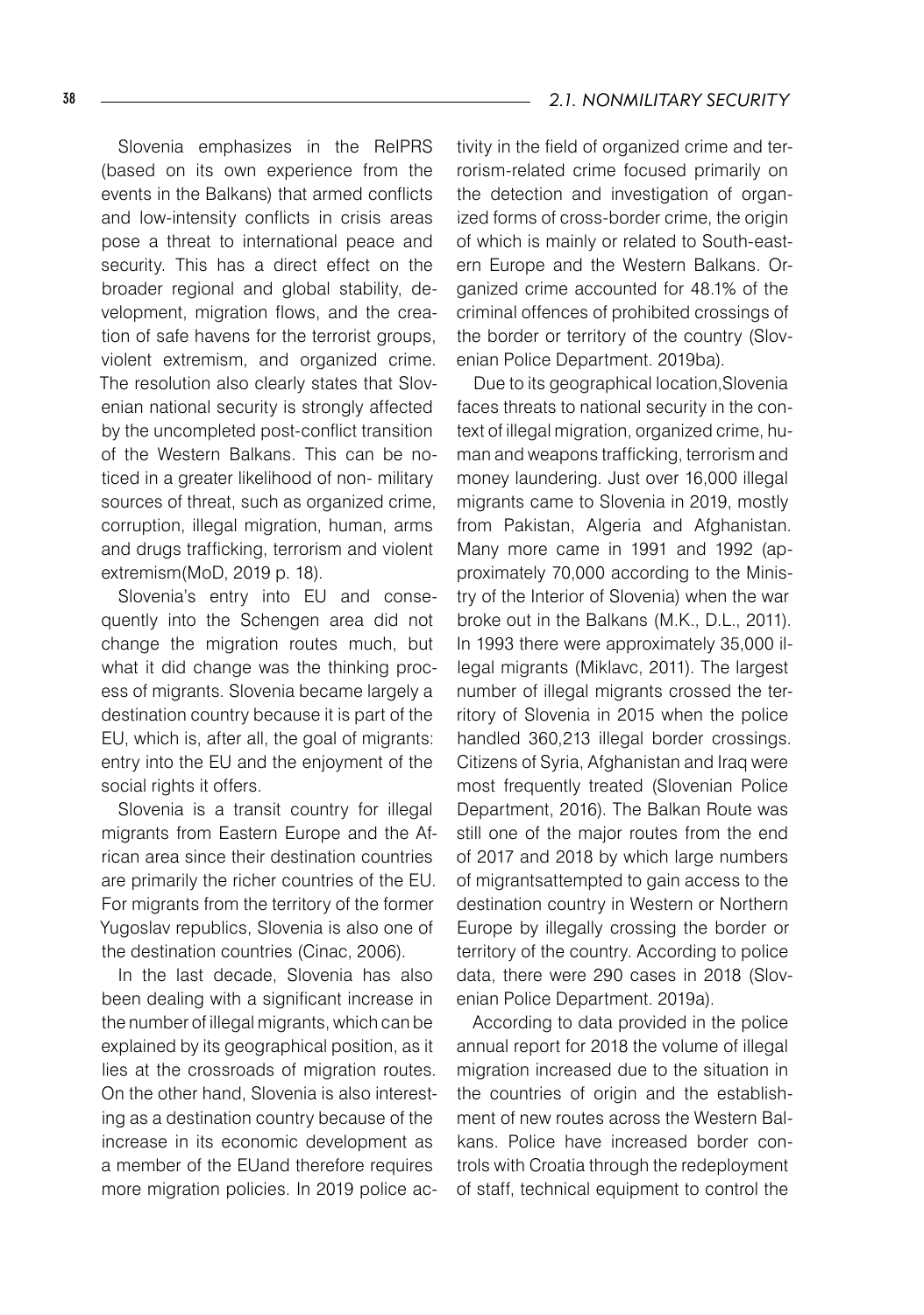green border, and the establishment and maintenance of temporary technical barriers. The number of illegal migrants detected in 2017 and 2018 has increased. The police officers handled 14,086 cases in 2018 and 10,392 in 2017. 9,223 unauthorized external border crossings were handled in 2018 and 1,934 in 2017. The number of Pakistan nationals stood out in 2019. Due to Istanbul's many flight connections, Turkey is the main transit area for illegal migration. The paths have been routed through the Western Balkans with Bosnia and Herzegovina as an important area for gathering and detaining illegal migrants (Slovenian Police Department. 2019a).

Illegal flows of migrants, drugs, dangerous substances, infectious diseases and weapons pose a threat to national security. Prezelj (2001, 137) notes: "The worst part is that these flows are controlled by a non-governmental, organized criminal or terrorist group that is not subjected to any normative restrictions. For example, infectious diseases or transfers of dangerous substances pose far more serious risks if criminal and terrorist groups are behind their spread."

#### The Situation on the Balkan Route

In principle the Balkan Route begins in Turkey and then branches off in two directions:one towards Bulgaria and other towards Greece and further through Northern Macedonia, Serbia, Bosnia and Herzegovina and Croatia to Slovenia. The use of the Balkan path began in 2012, when EU relaxed visa restrictions on Albania, Bosnia and Herzegovina, Serbia and Northern Macedonia.

For migrants, technology is very important. They help each other to locate border points that are open and closed with mobile phones and applications such as Facebook. Migrants often pay high sums

of money to smugglers, who then help them cross the ocean to get from Turkey to Greece. In March 2016 Northern Macedonia, Croatia and Slovenia announced that their borders were shut and that the Balkan Route was abolished (Dockery, 2017).

However, the closure of the Balkan Route did not stop the migrants. At the end of March 2016, the first arrivals of migrant groups along the so-called Adriatic route were recorded. This route runs along the coast via Albania, Montenegro, Bosnia and Herzegovina, Croatia and Slovenia towards Italy. Thusmigrants must have found new routes to enter the EU (M.G. 2016).

Continuous, non-decreasing migration flows from areas of Central Asia, the Middle East and Africa have different effects on destination countries, where the attitude towards migrants is becoming increasingly negative. These countries are faced with a variety of internal political, social, economic, security and, in recent months, especially health challenges (the spread of COVID-19), which are addressed through ad hoc or medium-term solutions containing the larger flow of migrants.

The volatile security situation, political interests and relations in the Middle East pose an(in)direct risk of a migrant wave spreading from that region to Europe, with the concentration of displaced populations at the Syrian-Turkish border in refugee centres reaching almost one million people. Turkey is overwhelmed with refugee issues and short term, ad hoc arrangements with the EU further complicate the situation. The situation in the region is also more or less successfully exploited by (mainly economic) migrants from other continents (mainly from Central Asia and North Africa) who use the established migration routes to Europe.

According to Franck Düvell: ˝From spring 2015 around 1 million refugees left Turkey, usually irregularly, first for Greece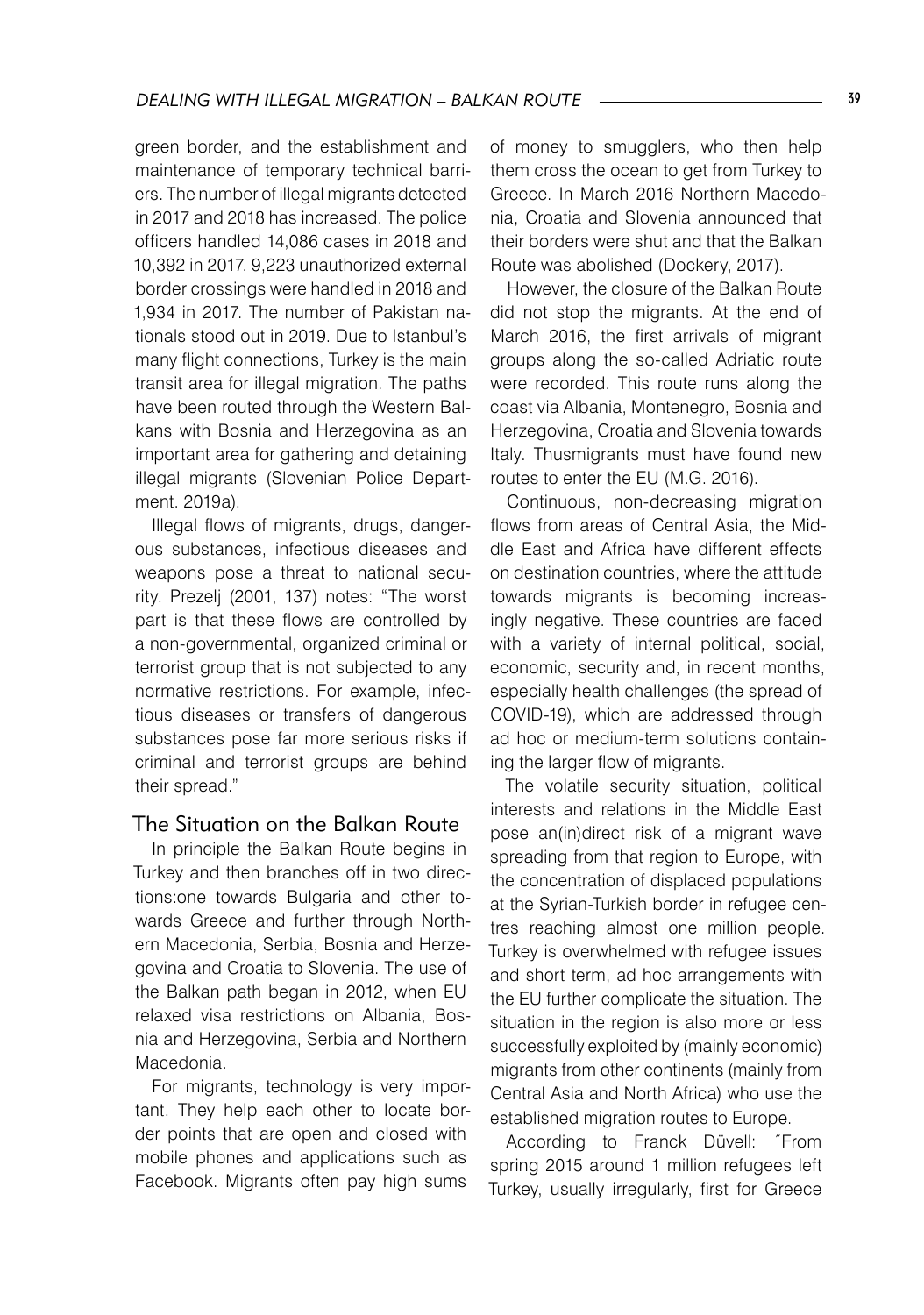and then through the Balkans to Northern Macedonia, Serbia, Hungary (later Croatia and Slovenia), to Austria, Germany and Scandinavia. These movements are related to multiple crises of displacement and EU border controls˝ (Allen et al., 2018).

Turkey reports it cannot cope with more than four million refugees, but the threat of Turkey opening its borders should be seen in the broader context of the Syrian war, Turkish-EU relations and Balkan politics. Turkish President Recep Tayyip Erdogan issued a warning at the meeting of his ruling Justice and Development Party: ˝We will open the borders, let Europe think about refugees˝ (Buyuk, 2017). The migration and refugee flow across Turkey to the Balkans and to the EU, which peaked in 2015, sharply slowed down after the EU reached an agreement in 2016 to pay more than 6 billion dollars to Ankara to tighten its borders.

The current health challenge, which must be highlighted in terms of the impact on migrant conditions, is the proclaimed worldwide COVID-19 pandemic. Most countries where migrants are coming from are facing a rapid rise in the numbers of infected people. There is a lack of reporting on the incidence of migrants already in Europe, as well as migrants in the countries of origin, which is why we do not have a realistic estimate of the infections of migrants. Regardless we assume that there is a very likely broader infection rate of migrants, as access to health care is limited in most countries they are located in.

According to the data collected by the IPCR,the migration on the Mediterranean migration routes in 2020 has increased mainly on the maritime routes, which is also due to the security and politically unstable situation in North Africa. In the first third of 2020, 16,878 migrants were registered in all Mediterranean destinations (13,492 in 2019), of which 14,206 by sea (10,283 in

2019) and 2,672 by inland migration routes (3,209 in 2019). 211 migrant deaths were recorded in the Mediterranean during the same period (2,828 deaths in 2019). In the eastern Mediterranean route (Turkey - EU), 8,871 migrants were recorded in the first third of 2020. This was an increase compared to the same period in 2019 when 6,206 migrants were recorded. At the same time, 64 deaths or missing migrants were recorded. The increased number of migrants is the result of a higher number of illegal crossings from Turkey to Greece (IPCR, 2020a).

They also presented information according to which there were 3,873 migrants recorded on the central Mediterranean direction (Libya, Tunisia - Malta, Italy) in the first third of 2020 (to Italy and Malta) compared to the same period in 2019 when 472 migrants were recorded. At the same time, 115 deaths or missing migrants were recorded. The increased number of migrants is mainly the result of a looser Italian policy towards the migrant issue and a reorientation of transitions from the western Mediterranean. In the western Mediterranean route (Morocco, Algeria – Spain) 5,199 migrants were recorded in the first third of 2020, which is a decrease compared to the same period in 2019 when 6,258 migrants were recorded. There were 40 deaths or missing among migrants during the same period. The smaller number of crossings is mainly due to the diversions to the central Mediterranean direction (IPCR, 2020a).

According to IPCR,there is an estimated number of migrants located in the Western Balkans: Turkey (3.9 million, most Syrians), Greece (104.082, islands 41.474), Hungary (137), Northern Macedonia (132), Serbia (12.888), Montenegro (13), Kosovo (154), Albania (306), Romania (559), Bulgaria (472), Croatia (362), Bosnia and Herzegovina (7,300) and Slovenia (322). The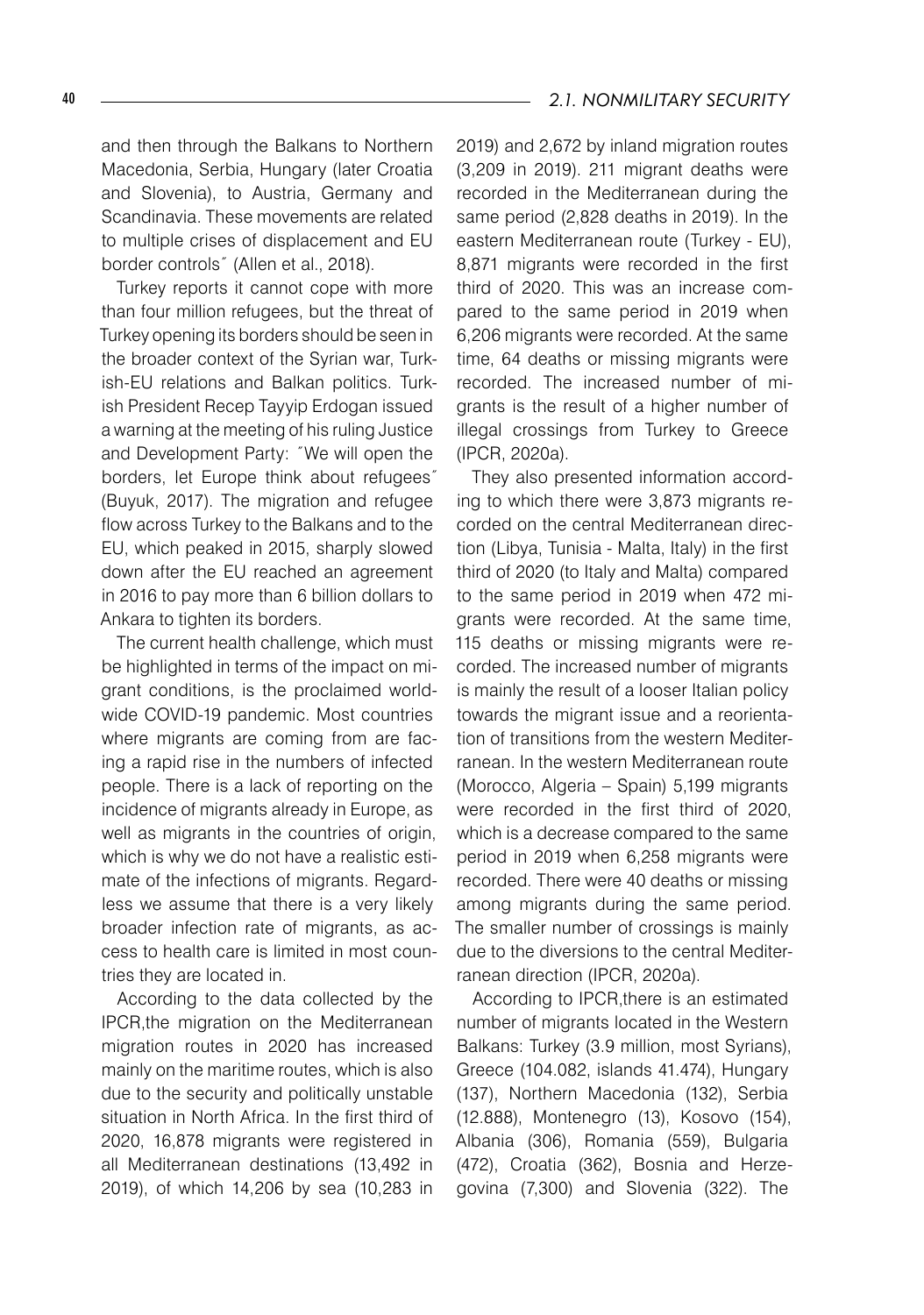number of illegal migrants in Serbia has also increased due to better accommodation conditions in migrant centres, tightened controls at the Croatian state border and the return of migrants to Serbia, from where they began to shift towards Hungary. Due to the COVID-19 outbreak countries in the Balkan region have adopted safety and health measures that prevent or make the movement of migrants in the region more difficult (IPCR, 2020b).

The main course of illegal migration flows in the region currently goes through Northern Macedonia, Serbia and Hungary to the destination countries of Western Europe. In 2019, a total of 9,400 illegal border crossings were recorded at the Serbian-Hungarian border. In the first three months of 2020, there were already 3,400 illegal border crossings. The alternative route from Serbia runs through Croatia and Slovenia to the destination countries of Western Europe, which is manageable. In the first quarter of 2020 there were 1,361 illegal crossings at the Slovenian state border and 1,364 in the comparable period in 2019. Illegal crossings are organized through criminal organizations. Regardless of the number of illegal migrants' migrations to Slovenia the health status of migrants presents a high risk (Slovenian Police Department, 2020).

## Conclusion

The volatile security and political situation in the Middle East, the threat reflected by Turkey's increasing burden of more than 4 million refugees on its soil and the prospect of another million, as well as the demographic trends and poor economic situation of a large number of countries, including Africa and Central Asia,will continue the migration flows to the current destination countries in the near future. In parallel, international terrorism, conventional and hybrid threats, mostly used by non-state

actors who already have a wide range of capabilities as institutional security forces (information and propaganda, armaments, financial resources, etc.) will also continue. The war in Syria, involving all the major powers of this world, is affecting the borders with Turkey. EU expects that all the partner countries, including Turkey, will abide by the agreements that have been made. However, within its own country, Turkey faces quite a few security problems and the migration flow from Turkey to the EU is just one of them. Because ofEU's uncoordinated action in the refugee crisis,Greece has been dealing with migrants most of the time and the institutions at the Turkish-Greek border have been ineffective in curbing illegal migrants. The uncoordinated and indecisive action of the EU has been felt in the countries on the Balkan migrant route, with each country individually confronting the migrants, trying to stop them. The migration crisis has been shown to affect each country differently, depending on its position, status and location. Countries on the Balkan Route,which are not migrant destination countries, face a great deal of disregard for their laws because migrants have nothing to lose by disregarding them. Unlike the destination countries where those same migrants abide bythe law and regulations because they can lose everything.

The multitude of different objectives for combating illegal migration, the diversity of forms of illegal migration, conflicts of interest between different groups in the countries of destination and the opposition in the public opinion dictate the use of a wide range of instruments to combat illegal migration. The protection of the state border is conducted with a purpose to detect illegal migration and cross-border crime prevention. Ensuring security for citizens is based on a coherent and coordinated management of the external borders.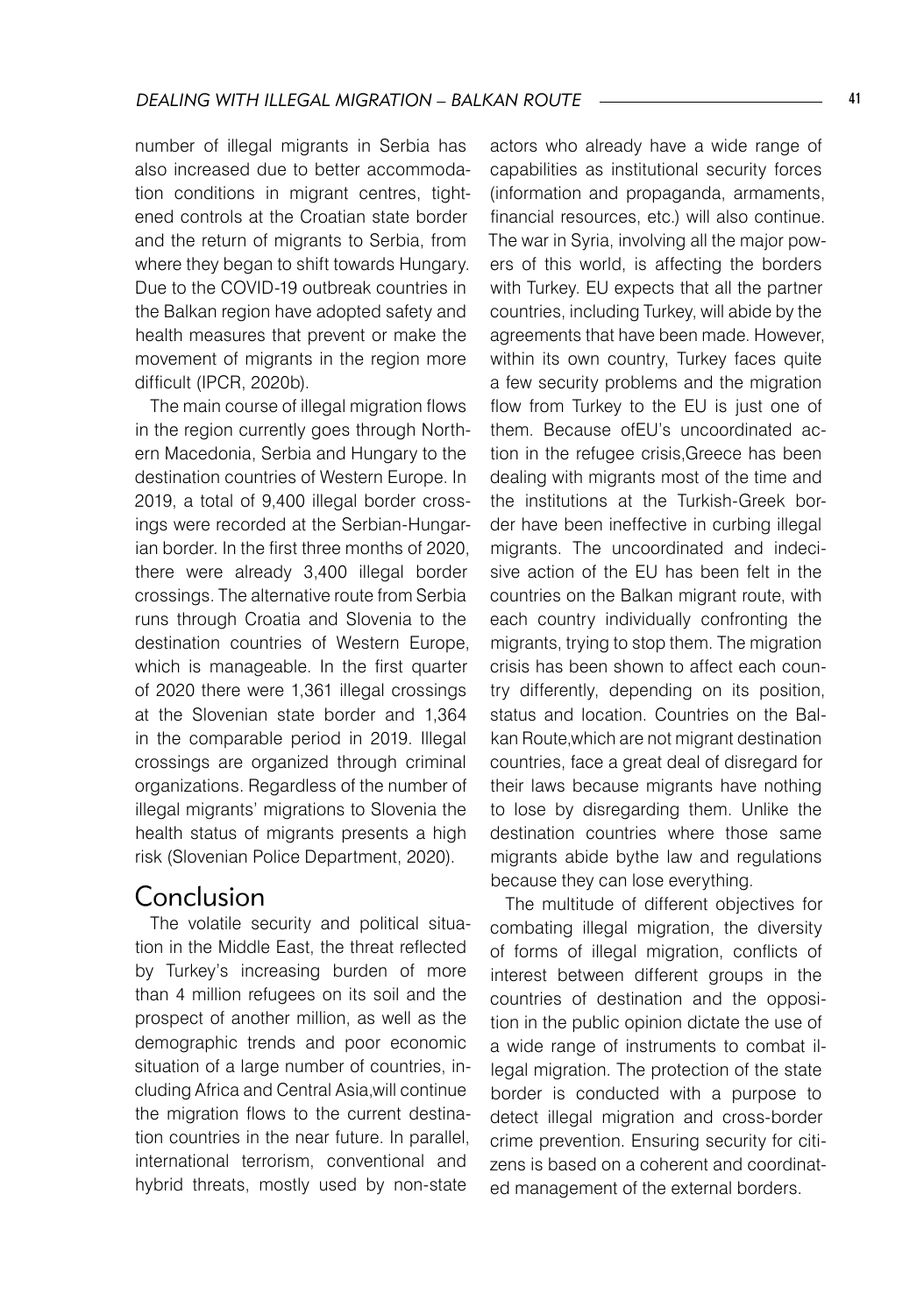Mass migration is a major challenge for EU member states as well as for the wider region. In the future, migrants will also leave their places of residence or migrant centres and will not have intereststo return to their countries of origin voluntarily. The upward trend or decline in the number of migrants on individual Mediterranean routes will also depend on the actions of individual EU Member States. The situation will continue to provide conditions for the uncontrolled movements of members and sympathizers of various Islamist and radical groups in the context of migration flows and it will intensify the activities of organized crime and smuggling groups.

So far, the fact that the coronavirus has a different incubation period and spreads rapidly in the crowd was recognized. Therefore, given the conditions migrants live in, there is a high likelihood of high incidence of infection among them. Consequently, COVID-19 will also have a negative impact on migrants' countries of arrival in the coming period. Migration is likely to increase on all Mediterranean routes due to the probable state of emergency in destination countries after they have taken control of infections. This period also coincides with the most favourable weather and navigable conditions for migrant movements.

The increasing number of migrants in individual countries is fuelling discussions on restricting migration and closing borders to those migrants who do not seek international protection. Many are convinced that migrants are a great threat, which they could not withstand, but the risk assessments of all countries on the Balkan migrant route show they are a low or even very low threat. They are just an annoying element because they come from a different social environment with different social relationships.

Migration control can be carried out by border control or through state offices. From our experience so far we learned that tougher measures do not curbillegal migration. Measures were taken by countries on the Balkan Route(technical barriers, fences), the joint action plans and the tightening of the reception of migrants in each country only diverted migrant routes to other countries.

The directions of migrants' movements will change and adapt to the situation so far, but they will take place mainly in unprotected areas or where the level of control is lower. There is a strong likelihood of continuation of the transit nature of migration, which is strongly linked to the abuse of the asylum system, as there are disproportionate differences between the high number of intentions expressed and the significantly smaller number of actualapplications for international protection.

#### Bibliography

- Allen, William, Düvell, Franck & Others.2018.Who Counts in Crises? The New Geopolitics of International Migration and Refugee Governance.Geopolitics,23:1,217-243, [Online] 01 Jun 2017 [Cited: 12 March 2020.] DOI: https://doi. org/10.1080/14650045.2017.1327740.
- Bučar, Ručman,A. 2014. Migracije in kriminaliteta. Pogled čez mejo stereotipov in predsodkov. Ljubljana: ZRC SAZU.
- Buyuk,Hamdi Firat. 2017. Balkaninsight. Syrian Refuges a Bargaining Chip for Turkey's Erdogan. [Online] 17 September 2017 [Cited: 11 February 2020.] https:// balkaninsight.com/2019/09/17/syrianrefugees-a-bargaining-chip-for-turkeyserdogan/.
- Castles, Stephen and Miller, J.Mark. 1998. The age of migration: International Population. Hampshire: Palgrave Macmillan.
- Castles, Stephen and Miller, J.Mark. 2009. Movements in the Modern World. London: Macmillan.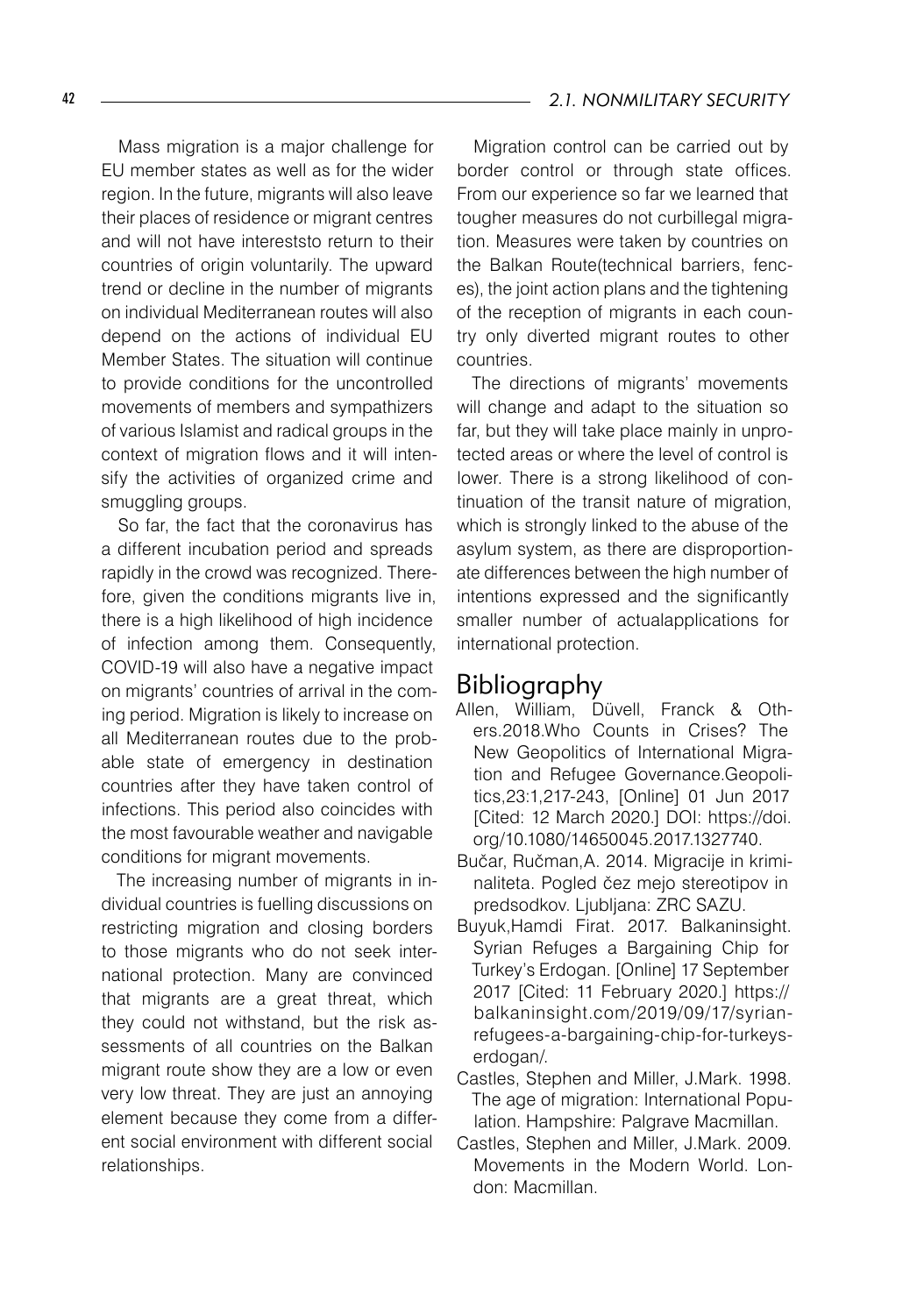- Cinac, Ehra Zeka. 2006. Nezakonite migracije. Obramba 39 (1): 24-25.
- Cohen, Robin. 1996. Theories of Migration. Cheltenham, Edward Elgar Publishing Company.
- Dockery, W. 2017. The Balkan route – explained. Infomigrants.net. [Online] 29 March 2017 [Cited: 24 March 2020.] https://www.infomigrants.net/en/ post/2546/the-balkan-route-explained.
- EMN. 2018. EMN Study: "Changing Influx of Asylum Seekers 2014-2016". [Online] September 2018. [Cited 7 February 2020.] http://emm.si/en/publications / emn-study-changing-influx-of-asylumseekers-2014-2016-september-2018/.
- European Commission. 2016. Migration and home affairs.Irregular migrant.[Online] 2016 [Cited: 20 March 2020.] https:// ec.europa.eu/home-affairs/what-we-do/ networks/european\_migration\_network/ glossary\_search/irregular-migrant\_en.
- EU regulation. 2016. Regulation (EU) 2016/399. Schengen Borders Code [Online] 2016 [Cited: 22 March 2020.] https://eur-lex.europa.eu/legal-content/ EN/TXT/?uri=LEGISSUM:l14514.
- EURONEWS. 2019.Germany, France, Greece and Spain host 68% of illegal migrants in EU, Eurostat report finds. [Online] 12 Jully 2019. [Cited 7 February 2020.]. https://www.euronews. com/2019/07/12/germany-francegreece-and-spain-host-68-of-illegal-migrants-in-eu-eurostat-report-finds.
- IOM. 2005. International Organization for Migration. World Migration: Costs and Benefits of International Migration. Report 2005, page 13. [Online] September 2008. [Cited 20 March 2020.] https:// www.iom.int/world-migration-report-2005.
- ILO. 1975. International Labour Organization. Convection No. 143. Migration Workers (Suplementary Previsions). [Online] August 2015 [Cited: 15 March 2020.] https://www.ilo.org/dyn/normlex/ en/f?p=NORMLEXPUB:12100:0::NO:: P12100\_ILO\_CODE:C143.
- IPCR. 2020a. Integrated Situation Awareness and Analysis (ISAA) Situation Report No 205, 206. Migration and Refugee Situation [Online] April 2020 [Cited: 21 April 2020.] https://ipcr.consilium. europa.eu/Activation/Full-Activation/Migration-Crisis/ISAA-Input-and-Products/ show/291/RfiMid/1505#1505.
- IPCR. 2020b. Integrated Situation Awareness and Analysis (ISAA) Situation Report No 207. Migration and Refugee Situation. [Online] 21 April 2020 [Cited: 22 April 2020.] https://ipcr.consilium.europa.eu/Activation/Full-Activation/Migration-Crisis.
- MDP. 2020. Migration data portal. Total number of international migrants at midyear 2019. [Online] January 2020. [Cited 28 March 2020.] .
- M.G. 2016. Black predictions are realized: The first migrants illegally across the Slovenian Primorie. Nova24tv.si. [Online] 28 March 2016 [Cited: 22 March 2020.] https://nova24tv.si/slovenija/crne-napovedi-se-uresnicujejo-prvi-migranti-ilegalno-ze-po-drugi-balkanski-poti-skozisecovlie/.
- M.K., D.L., 2011. Italija grozi z izstopom iz EU. 24ur. [Online] 11 April 2011. [Cited 12 March 2020.]https://www.24ur.com/ novice/svet/v-manj-kot-stirih-mesecihpribezalo-vec-kot-25-000-ljudi.html.
- Miklavc, Petra. 2011. EU za pomoč pri soočanju z begunci, Italija razočarana. STA. [Online] 11 April 2011. [Cited 12 March 2020.] https://www.sta.si/1625988/ euza-pomoc-malti-pri-soocanju-z-begunci-italija-razocarana?q=eu,za,pomo% C4%8D,pri,soo%C4%8Dan,z,begun,ital, razo%C4%8Dar.
- MoD, 2019. Official gazette of the Republic of Slovenia No. 59/2019, dated 4 October 2019. Resolution on the National Security Strategy of the Republic of Slovenia (ReSNV-2). [Online] 2020. [Cited 12 March 2020.]https://www.gov.si/assets/ ministrstva/MO/Dokumenti/ReSNV2.pdf.
- National Assembly RS. 1999. Official gazette of the Republic of Slovenia